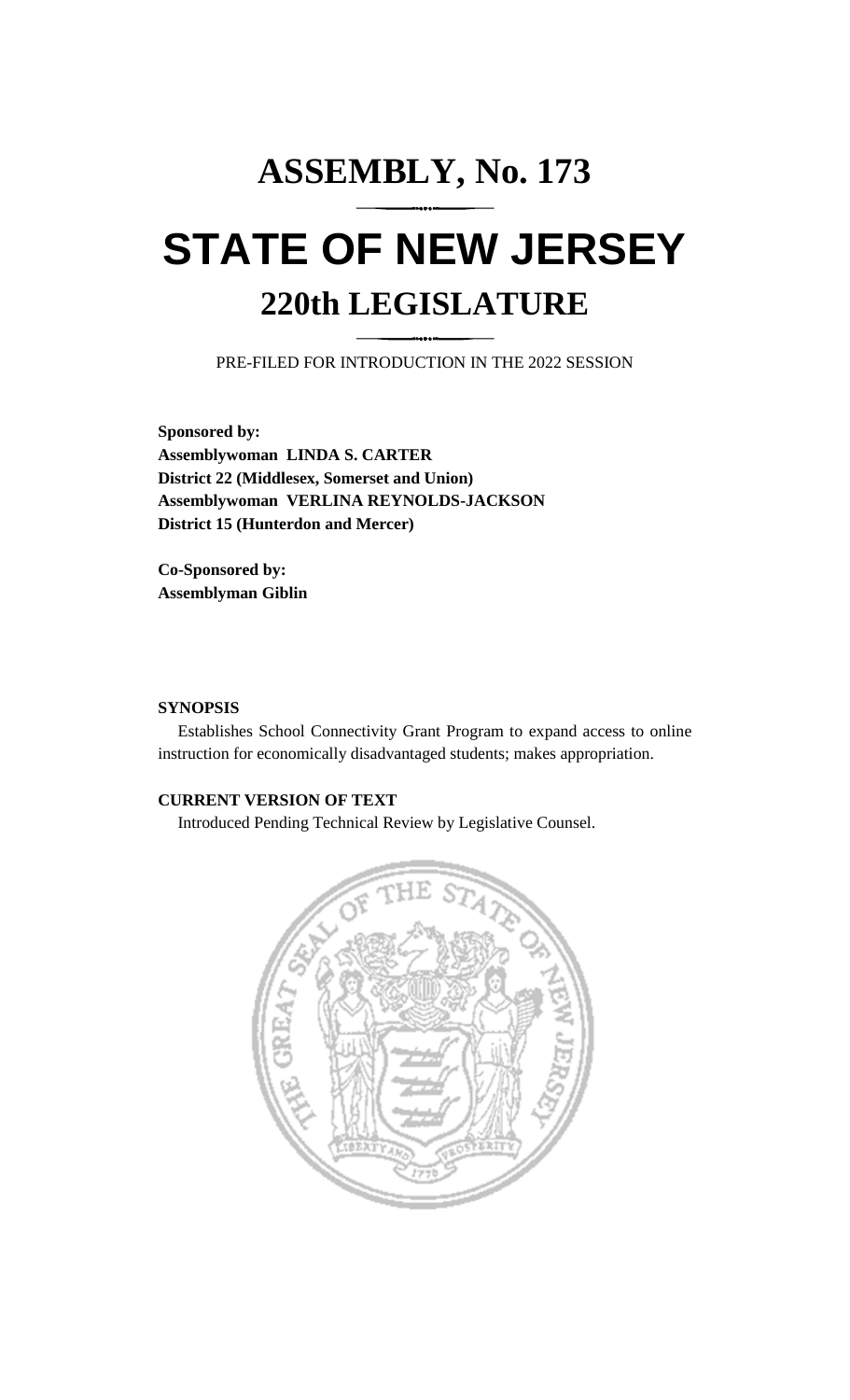#### **A173** CARTER, REYNOLDS-JACKSON

 $\mathcal{D}$ 

 **AN ACT** establishing the School Connectivity Grant Program, supplementing chapter 6 of Title 18A of the New Jersey Statutes, and making an appropriation.

 **BE IT ENACTED** *by the Senate and General Assembly of the State of New Jersey:*

 1. a. There is established in the Department of Education the "School Connectivity Grant Program" to provide funds to school districts, charter schools, and renaissance schools to expand access to online instruction for economically disadvantaged students. The grant program shall award grants to school districts, charter schools, and renaissance schools to defray the costs, either in whole or in part, associated with purchasing a qualifying reserve of online instruction equipment, as set forth in subsection c. of this section.

 b. A school district, charter school, or renaissance school may apply to the department for a grant. The grants shall be awarded in amounts determined by the Commissioner of Education. When awarding grants, the commissioner shall give preference to applicants with the largest number of students who lack access to online instruction.

 c. To qualify for a grant, a school district, charter school, or renaissance school shall agree to purchase and maintain a reserve of one piece of online instruction equipment for every 12 students who were enrolled in the school district, charter school, or renaissance school during the previous school year. For the purposes of this section, one piece of online instruction equipment shall include:

28 (1) one connected device; and

 (2) one Wi-Fi hotspot, or the provision of mobile broadband Internet access service.

 d. Notwithstanding any provision of P.L.1968, c.410 (C.52:14B-1 et seq.), or any other law to the contrary, the commissioner may adopt, immediately upon filing with the Office of Administrative Law and no later than the 90th day after the effective date of this act, such rules and regulations as the commissioner deems necessary to implement the provisions of this act, which regulations shall be effective for a period not to exceed 12 months. The regulations shall, at a minimum, set forth the requirements for application submissions, the criteria for application selections, and the eligible uses of grant funds. The regulations shall thereafter be amended, adopted, or readopted by the commissioner in accordance with the provisions of P.L.1968, c.410 (C.52:14B-1 et seq.).

e. As used in this section:

 "Connected device" means a laptop computer, tablet computer, or similar device that is capable of connecting to broadband Internet access service, either by receiving such service directly or through the use of Wi-Fi.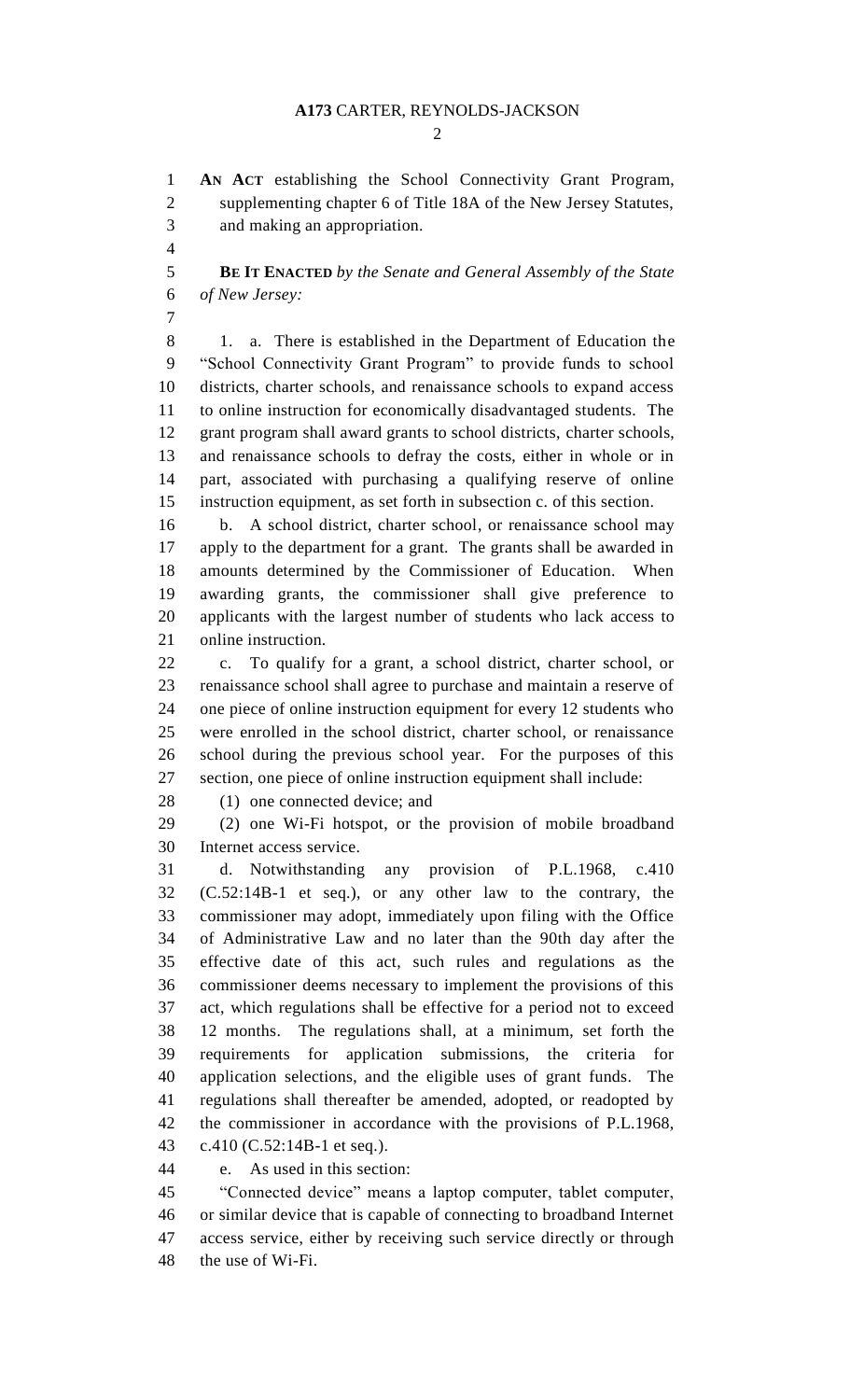#### **A173** CARTER, REYNOLDS-JACKSON

 "Mobile broadband Internet access service" means a mass- market retail service by wire or radio that provides the capability to transmit data to and receive data from all or substantially all Internet endpoints, including any capabilities that are incidental to and enable the operation of the communications service, but excluding dial-up Internet access service. "Online instruction equipment" means the equipment necessary for one student to participate in online instruction services at locations other than a school, and includes a connected device, Wi-

Fi hotspot, and mobile broadband Internet access service.

 "Wi-Fi hotspot" means a device that is capable of receiving mobile broadband Internet access service and sharing such service with another device through the use of Wi-Fi.

 2. There is appropriated \$2,000,000 from the General Fund to the Department of Education for the "School Connectivity Grant Program."

3. This act shall take effect immediately.

 

#### STATEMENT

 This bill establishes the "School Connectivity Grant Program" within the Department of Education to provide funds to certain public schools to expand access to online instruction for economically disadvantaged students.

 Under the grant program, the department would award grants to school districts, charter schools, and renaissance schools to defray the costs of purchasing a qualifying stockpile of online instruction equipment. Specifically, any grant recipient would be required to purchase and maintain a reserve of one piece of online instruction equipment for every 12 students who were enrolled in the school district, charter school, or renaissance school during the previous school year. For the purposes of this reserve, one piece of online instruction would include (1) one connected device (e.g., a laptop or tablet computer); and (2) one Wi-Fi hotspot, or the provision of mobile broadband Internet access service.

 Any school district, charter school, or renaissance school may apply to the department for a grant. The grants would be awarded in amounts determined by the Commissioner of Education. When awarding these grants, the commissioner would be required to give preference to applicants with the largest number of students who lack access to online instruction.

 The bill authorizes the commissioner to adopt emergency regulations within three months of the bill's effective date to effectuate the purposes of the grant program. At a minimum, these regulations would be required to set forth the requirements for